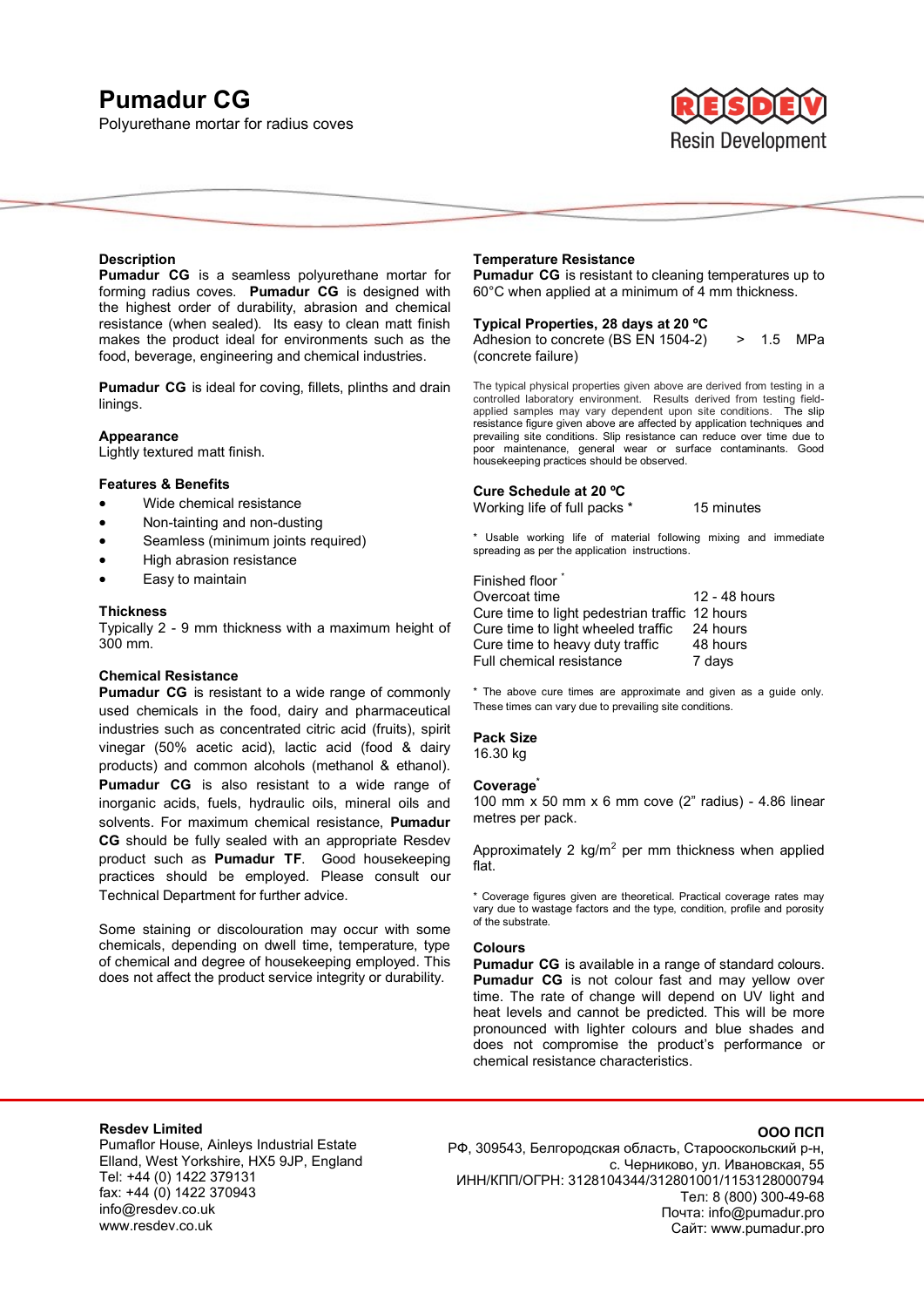# **Application Conditions**

Ideal ambient and substrate temperature range is 15 25 ºC. Localised heating or cooling equipment may be required outside this range to achieve ideal temperature conditions. The aggregate can be stored in a cool area (or warm area in the case of low ambient temperature) in order to control product temperature and working life. The substrate and uncured floor must be kept at least 3 ºC above the dew point to reduce the risk of condensation or blooming on the surface, from before priming to at least 48 hours after application.

#### **Surface Preparation**

Inadequate preparation will lead to loss of adhesion and failure. Substrates should be clean, dry, sound and free of surface laitance. See the **Resdev Guide to Surface Preparation** for further information.

# **Application Instructions**

#### Priming

**Pumadur CG** should be applied into tacky **Pumaprime TC** (typically 45 - 60 minutes after application). If, prior to application of **Pumadur CG**, there are dry patches, a further primer coat is required. If the primer has been left to cure for >48 hours then the primer surface should be mechanically abraded and the area re-primed.

# **Application of Pumadur CG**

Prior to mixing, the temperature of the three components must be between 15 and 25  $^{\circ}$ C. Pre-mix the coloured resin component before use. Add the hardener component to the coloured resin component and mix using a low speed electric mixer (300 - 400 rpm) for 1 - 2 minutes until homogeneous. Decant the mixture into a rotary drum mixer and add the aggregate component in stages, mixing for a minimum of 3 minutes until a uniform coloured, lump-free mix is obtained. Apply the mixture immediately onto pre-primed areas using a coving trowel to form skirting if required. Avoid excessive tooling which may lead to 'trowel burn'.

#### **Sealing**

Due to the dry nature required of a product designed to be applied vertically, **Pumadur CG** shows a lower colour strength than flooring materials and colour density may vary throughout an installation. Where a closer colour match is required or where **Pumadur CG** requires sealing, for example, in wet areas or where chemical spillages are likely, **Pumadur TF** should be applied within 24 hours of application. See separate technical datasheet.

# **Cleaning**

Regular cleaning is essential to enhance and maintain the life expectancy and appearance of the product. **Pumadur CG** can be easily cleaned using industry standard cleaning chemicals and techniques, especially where sealed using **Pumadur TF**. Consult your cleaning chemical and equipment supplier for more information.

# **Health and Safety**

Refer to product Safety Data Sheet before use.

# **EU Directive 2004/42/EC**

Complies with category j type SB (< 500 g/l). The VOC content of **Pumadur CG** is approx. 6 g/l (theoretical).

#### **Storage**

Store off the ground in un-opened packs in a dry store, under cover between 10ºC and 30ºC out of direct sunlight. Protect from frost.

# **Shelf Life \***

Resin and hardener components 12 months Aggregate component 6 months

\* If stored in accordance with the above recommendations

#### **Limitations**

Do not proceed with application if atmospheric relative humidity is, or is anticipated to be, >90% or if the surface temperature is <3 ºC above the dew point. Application should not commence when the substrate temperature or the ambient temperature is, or is anticipated to be <5 ºC during the application or within the curing period. The design strength of concrete surfaces must be a minimum of 25 MPa compressive strength at 28 days. The manufacture of **Pumadur CG** is a batch process and despite close manufacturing tolerances, colour variation may occur between batches. Products from different batches should not be used on the same surface or surfaces close together. If mixed batches are unavoidable, it is best practice to use the different batches only in areas where the colour cannot be directly compared. Touching up should only be attempted using product from the same batch using the same application methods. Product should be reserved specially for this purpose. It is recommended that touching up is carried out up to a break in the floor or surface.

#### **Technical Advice**

For further information on this or any other Resdev product, please contact our office.

#### **Note**

The information contained in this document, and all further technical advice given is based on our present knowledge and experience. However, it implies no liability or legal responsibility on our part. In particular, no warranty or guarantee of product performance in the legal sense is intended or implied as the conditions of use and the competence of any labour involved in the application are beyond our control. Properties listed are for guidance purposes only. We reserve the right to make any changes according to technological progress or further developments.

#### **Resdev Limited**

Pumaflor House, Ainleys Industrial Estate Elland, West Yorkshire, HX5 9JP, England Tel: +44 (0) 1422 379131 fax: +44 (0) 1422 370943 info@resdev.co.uk www.resdev.co.uk

РФ, 309543, Белгородская область, Старооскольский р-н, с. Черниково, ул. Ивановская, 55 ИНН/КПП/ОГРН: 3128104344/312801001/1153128000794 Тел: 8 (800) 300-49-68 Почта: info@pumadur.pro Сайт: www.pumadur.pro

#### **ООО ПСП**